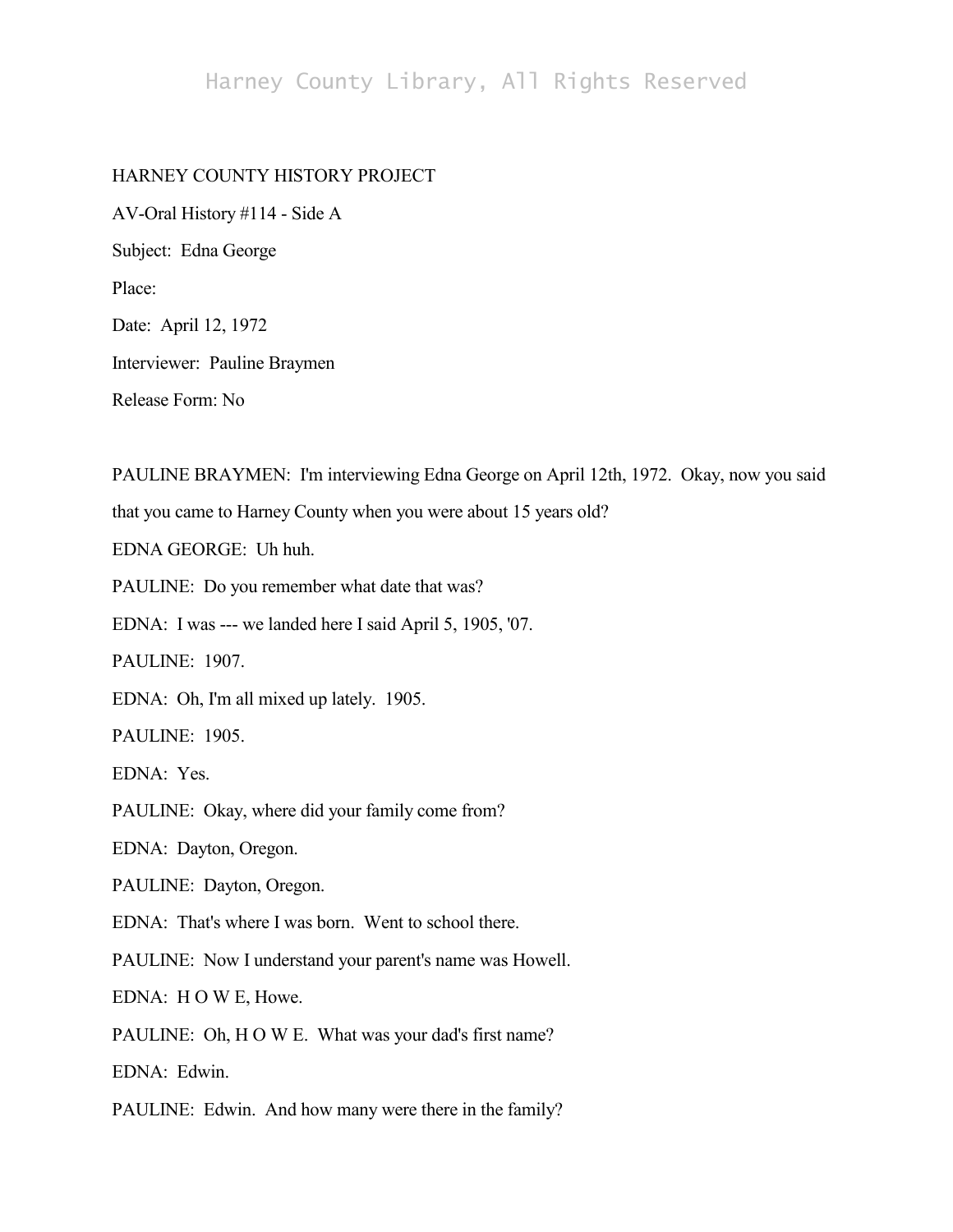EDNA: When do we start to come up here?

PAULINE: Uh huh.

EDNA: There was four girls and one boy. Little boy.

PAULINE: Uh huh.

EDNA: He fixed up a covered wagon to go in, put what possessions they thought they could get along with in that wagon, and all of us kids (Laughter) and camp outfit. We ---

PAULINE: Go ahead.

EDNA: We went from Portland to The Dalles on that boat, team and wagon and all. Then we started across country down to, I don't remember which town, but I can name the towns that we went through all right, some of them. I'll name some and then ...

PAULINE: Okay.

EDNA: I know we went through Mitchell, and Shaniko, and Bakeoven. I forget some of them now. PAULINE: Let's move this mike over this way a little bit.

EDNA: So, I don't remember which comes first.

PAULINE: Uh huh. Okay, I'll look at the map and see which town comes first. Now do I understand this right, you went from Dayton to Portland, and you put the covered wagon and everything on the boat and you traveled up the river then to The Dalles, and then you started across country?

EDNA: Of course, we had to camp at a certain place every night. Bakeoven was one place, funny names --- Antelope, seems like that was the name. Then we come on up to, before you get to Dayville, what's that out there? I didn't have a map to ---

GENEVIEVE: Kimberly? Spray? Did you come up the John Day River?

EDNA: I think so. I can't remember that name, but anyway, there was an April storm, and my Uncle George lived up at Van, that's Papa's brother, and he sent a man and a team out to meet Papa, and we met on the grade of Canyon City, you know, that long old grade?

PAULINE: Uh huh.

EDNA: His name was Moses Dripps. He had a hack and four horses, so you could take one team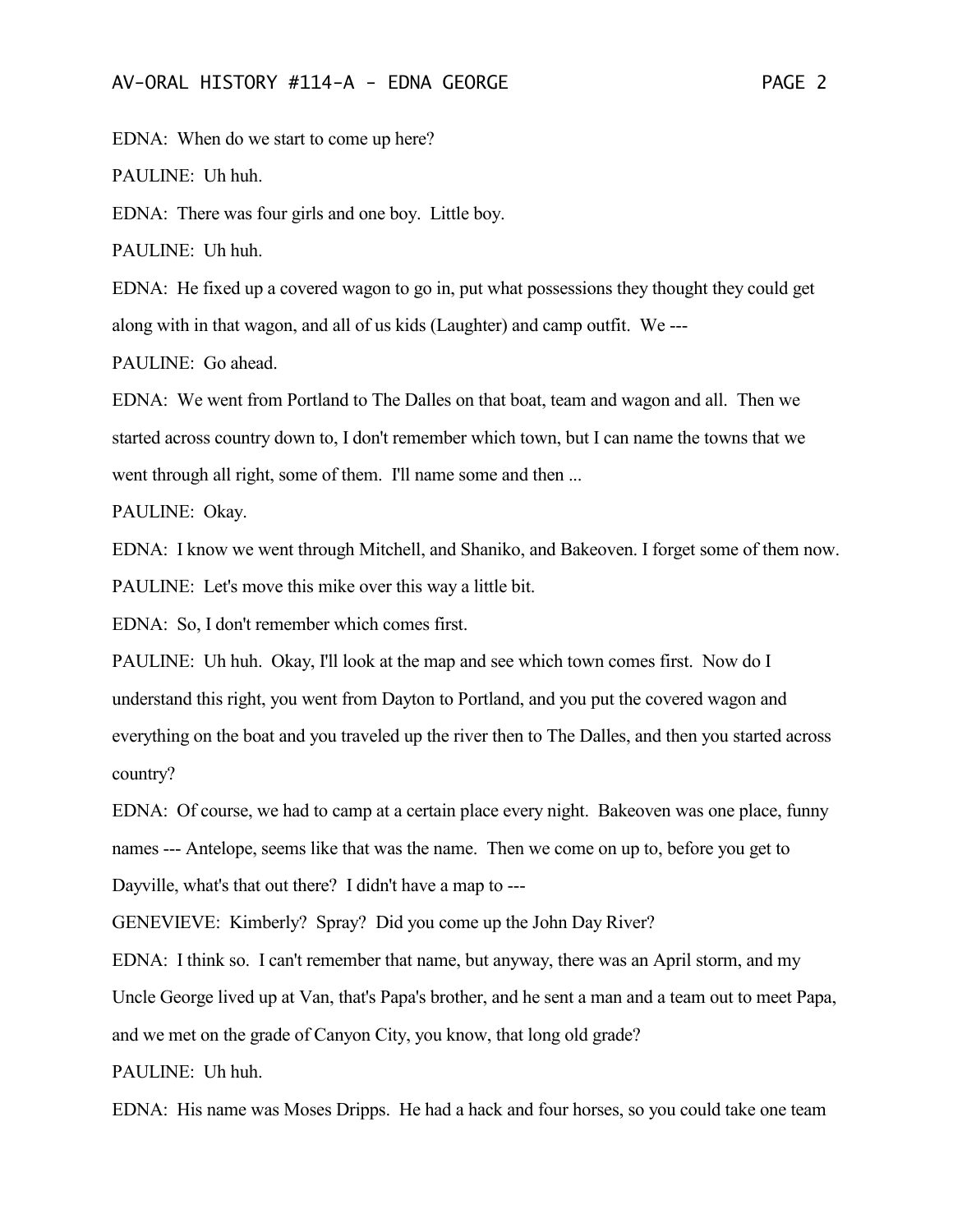and make four on the wagon, 'cause we just had two. We walked up most of that grade. Us kids had lots of fun, I guess. Coming across the country though we got into adobe, awful muck, stuck to your wagon wheels, and ---

PAULINE: Uh huh.

EDNA: Our feet, we had just rubber shoes then, and they tore them off. We'd come to a hill and Papa would jump off the wagon to make it lighter for the horses to pull.

PAULINE: How many horses did you have on the wagon?

EDNA: Just two!

PAULINE: Just two.

EDNA: But he made it all right, but when we got to Mitchell, we slept in a barn that night up in the hayloft. And kids like, we woke up early and we said, "Oh, it snowed!" ... it did a foot!

PAULINE: Oh, my goodness.

EDNA: (Laughter) So ---

PAULINE: In April, this was in April?

EDNA: Hardly in April yet, it must have been the middle of March it seemed like. Because he had to get the man that lived there to pull him up the mountain side there out of Mitchell, because he only had the two horses. He had to hire that done. One place he passed, the kids in the wagon 'course was peeking out, and someone hollered out, "Where's the rest of them?" "Oh, they're comin' back there," Papa said. I remember that. (Laughter)

PAULINE: You were walking behind.

EDNA: We was in the wagon. We got up out of that town and over the points. And the road was muddy, of course, after that storm. And they didn't have good roads then, you know. One place we stayed, I wish I could remember the name, but there was a sheep camp that we got into the next morning. That night though, we couldn't make it to any camp. So, he stretched his 12 x 14 tent, and put his bed and Mama's in the tent. The horses with their heads toward them, with their tails towards the door. (Laughter) I remember that. The horses was hungry, and so he had a straw mattress, and he pulled a little straw out and he gave it to them, a handful or so for the night.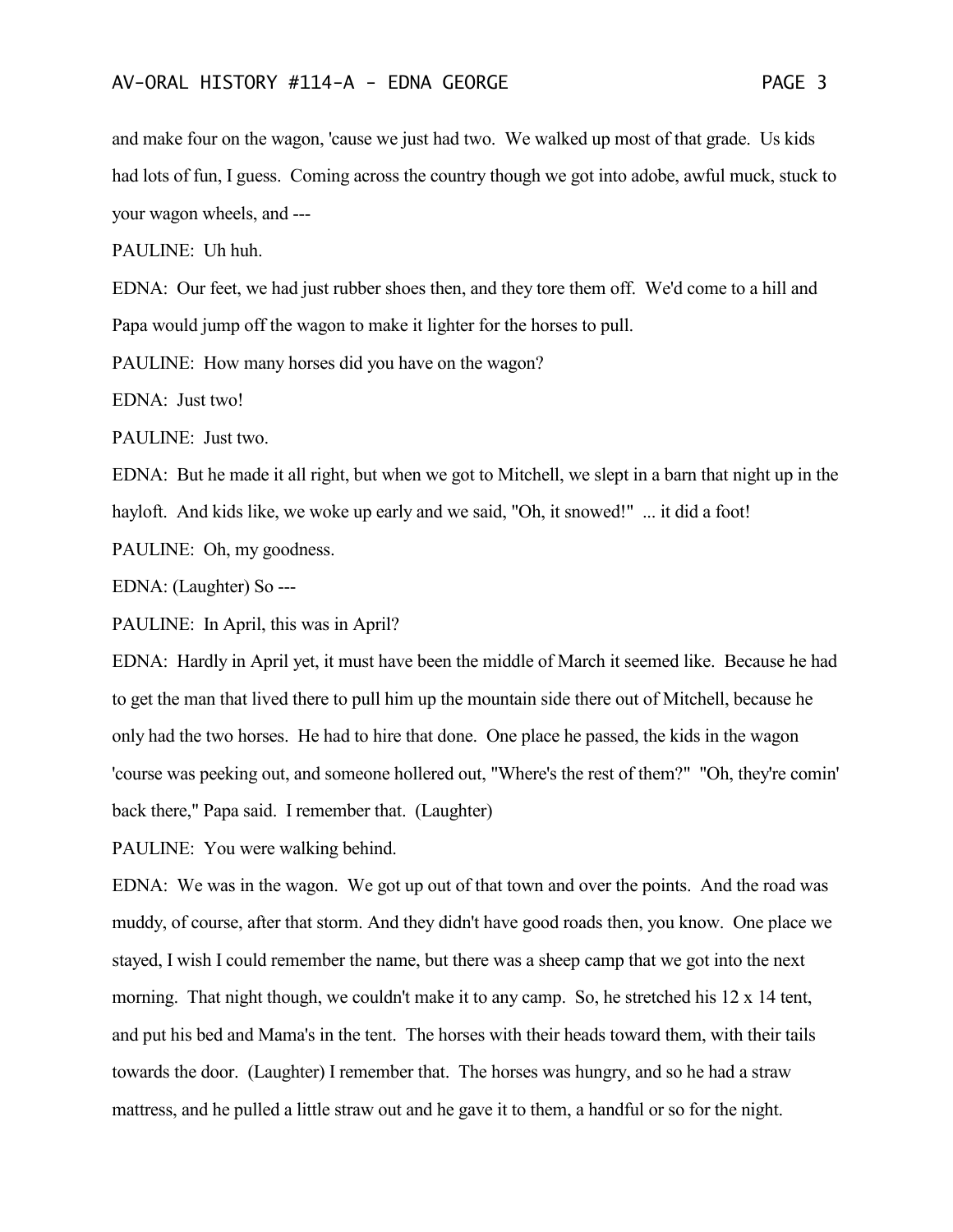(Laughter)

PAULINE: That's a handy kind of mattress to have. (Laughter) That's not the first time that I've heard that. Someone was telling me that one winter it got real, real bad, and they had to give the straw to the cows to keep them alive, the straw ticking in the mattresses.

EDNA: Uh huh. So, the next morning we got up early, and didn't have no way of doing much in that cold place. Got up out of bed and started out and got into a sheep camp. And they gave us some potatoes, and some mutton, and some milk, and I don't know what all. Just a lot of things. And Mama made what they call flapjacks and cooked them over a campfire. Oh, we had the best breakfast. I'll never forget that.

PAULINE: I'll bet it was good.

EDNA: Fresh meat and milk, and everything. Then we started on. We got on the wrong road and went quite a ways on that and then had to turn back and start over again. So, it kind of ruined that day.

PAULINE: Do you know about how long it took you to come from The Dalles then on to Harney County?

EDNA: I don't know because I can't remember what date we started from down there. But it was the 5th of April when we got over to this place where we was going. That's Van, you know.

You've heard of Van?

PAULINE: Yes, uh huh.

EDNA: That's where we was going. We got there where Uncle George lived. We ... for a while. GENEVIEVE: You stayed all night in this valley with Frank's parents.

EDNA: In Silvies Valley, we stayed all night.

GENEVIEVE: I remember Sadie talking about it, that's her sister, how scared the boys were of those girls. (Laughter) They had a whole family of boys, and they had a family of girls.

PAULINE: Was Uncle George's name Howe?

EDNA: Yes, he was Howe too, George Howe. He was quite a family man.

PAULINE: How long did you stay in Van?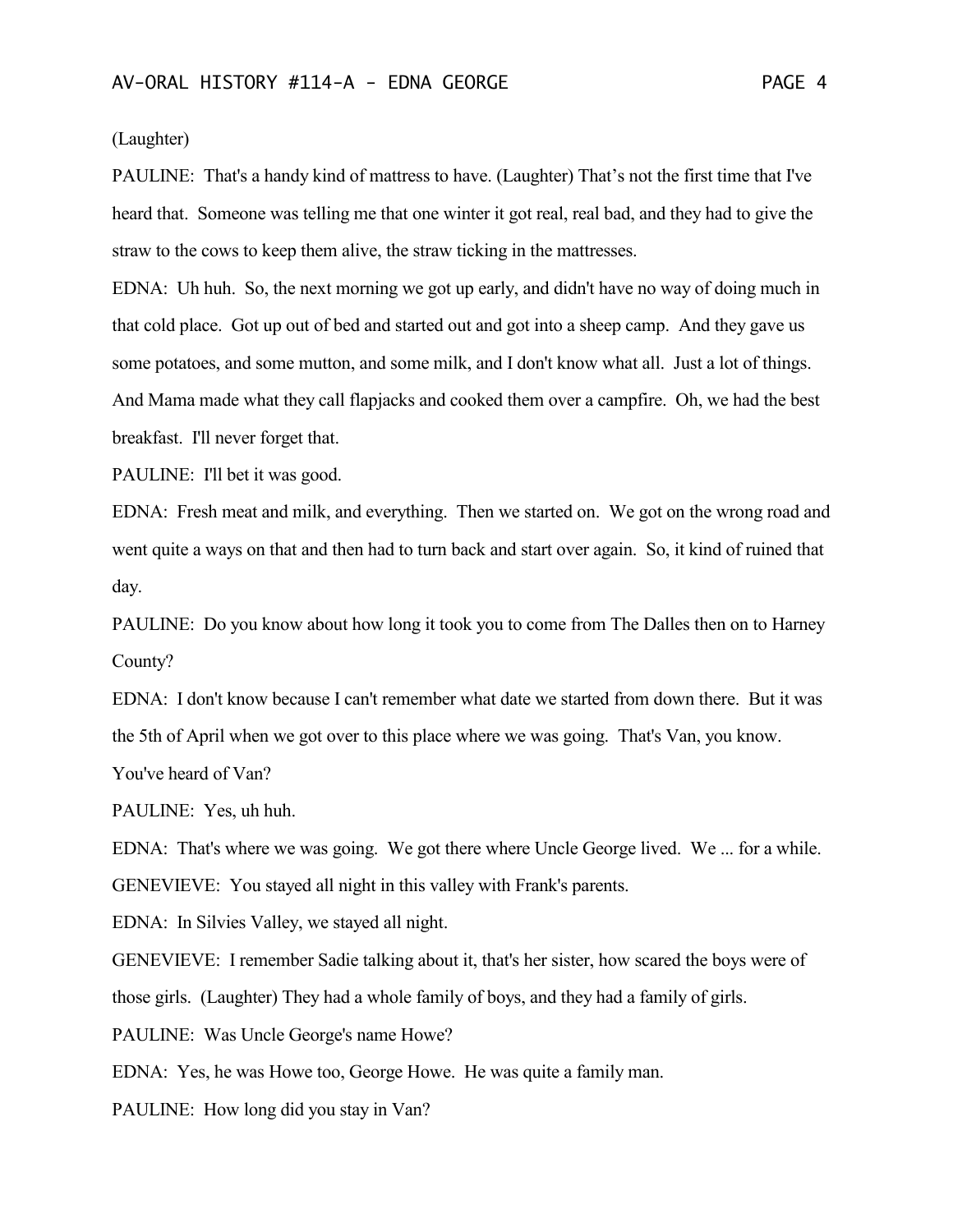EDNA: We stayed there for a while. I think we stayed through the haying maybe. We got a job haying down on the Robbins Ranch. They worked together, the two brothers, down on Abner Robbins' place. That's where I met my husband down there. A whole bunch of men around there, and I got abused just right, and he'd laugh right out loud, and (Laughter) talking to the rest of them. But we drove from up there to down to this Robbins' Ranch to work. And we wore sunbonnets one day, and come up a thunderstorm, we was afraid we'd have to do up our sunbonnets.

Well, they got the hay put up all right, but one little incident I remember. Papa had to take some double trees down in the field and he was running and he met a fellow a horseback, and he said, "What's the matter son, you have an accident or some-thing?" Papa said, "No, I was just a little bit behind." And he was a running to get back to work. (Laughter) Then pretty quick why he bought a place. Over there where we called the Wolf Creek Schoolhouse for a while. He bought a --- He homesteaded part of it and built a house, and that house blew over about three times before he ever got it to stand.

PAULINE: The wind blew it over?

EDNA: Uh huh. It got so tall.

PAULINE: How many stories was it?

EDNA: Just two.

PAULINE: Just two stories?

EDNA: Uh huh. That's the reason it blew over, I guess. If it was tall, it didn't take so much roof, I guess. Have more room.

PAULINE: Is that why they built these monstrous three story things? Where you had two rooms downstairs, and two rooms on the second floor, and two rooms on up?

EDNA: The bedrooms upstairs. I don't know from there on. I was married in 1907.

PAULINE: Let's see, your husband was Henry George, wasn't he? Was he ---

EDNA: William George.

PAULINE: William George.

EDNA: That was September the 20th --- 29th, 1907. He had a place over there, not far from there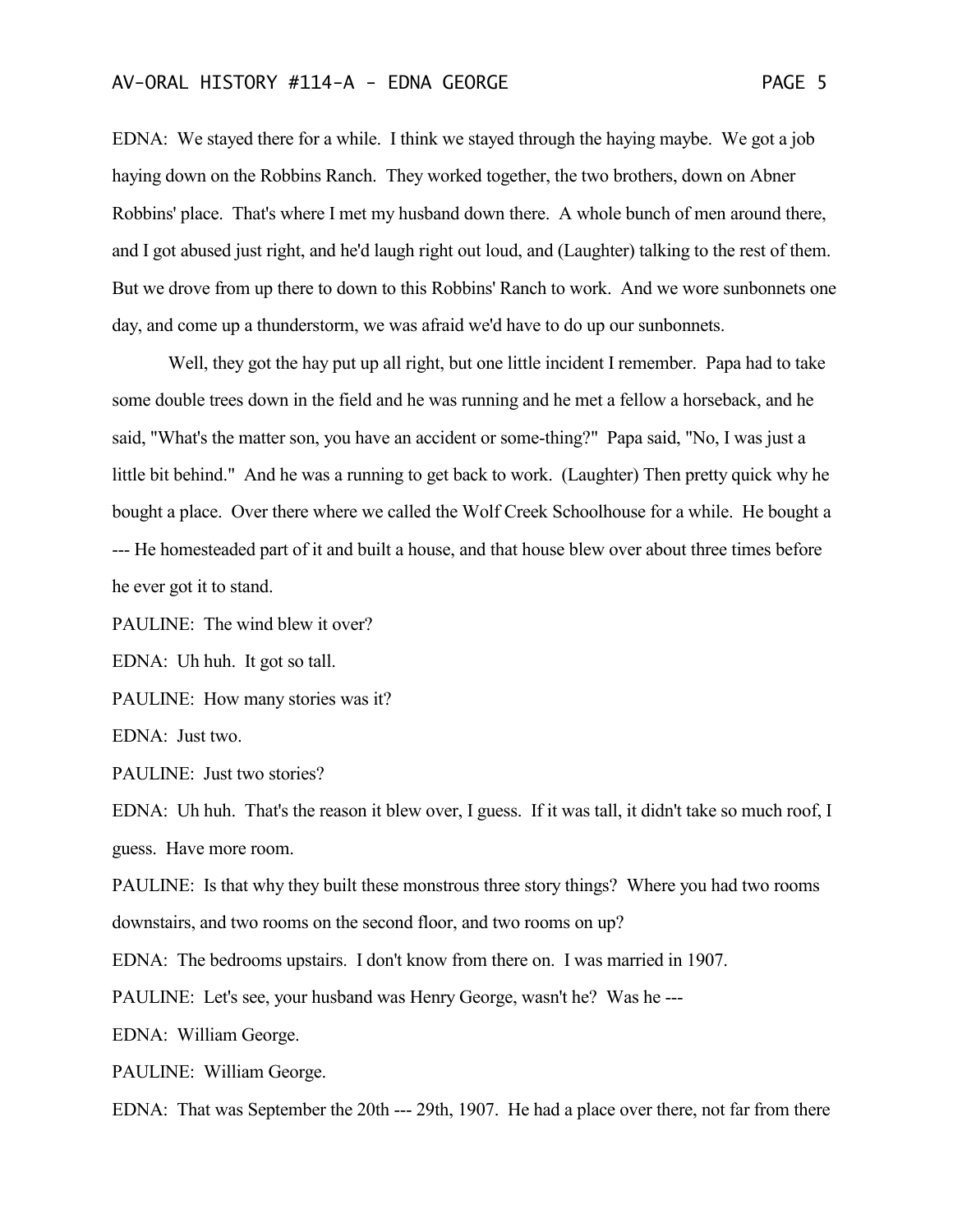called Muddy Creek. We lived on Muddy Creek a while, but couldn't make much of a livin' there,

it was just so dry. But this WPA come up, and he got on that.

PAULINE: Now, what was that again? The WPA?

EDNA: Yeah, he worked on WPA.

GENEVIEVE: Well, that was after he come to town.

EDNA: Then we come to town to get on the WPA, 'cause he wasn't doing any good over there.

And then finally he sold that place for a little of nothing. He raised quite a ---

GENEVIEVE: I remember when I was there, I had to herd sheep, and he had a whole bunch of them.

EDNA: Yeah, he had some sheep. (Laughter) We tried sheep, and we tried milk cows, and cattle, and we tried turkeys, but everything interfered. There was coyotes, and things to pick up the lambs, and the turkeys. It was pretty trying living on the ranch all right. So, when we got to town he worked on the WPA, and we got a little bit better that way.

GENEVIEVE: He was on the ranch for about 20 years though, wasn't he?

EDNA: I can't remember how long we was on that ranch. We come back over there and worked for Lou Sitz a while. I don't know, this and that he worked for --- he'd go out shearing sheep sometimes for the money to live on. There ought to be something more we did, I don't know.

PAULINE: Well, I was going to ask you to tell about going to Bend, in a car, with all the rutty roads.

EDNA: That was later on. My folks left Harney County then. They didn't like it up there where they had bought this little place from Charlie Crater. They didn't like that Eastern Oregon country, and he sold everything he had and went back to the Valley and settled in Albany.

PAULINE: Well, how did he happen to decide to come, was it because his Uncle George had written and told him that it was a pretty great place?

EDNA: Yeah, and he could probably make some money there, and get some cattle, and they'd increase and make him money. But he didn't like the country.

GENEVIEVE: You didn't tell her about the telephone line he put in there.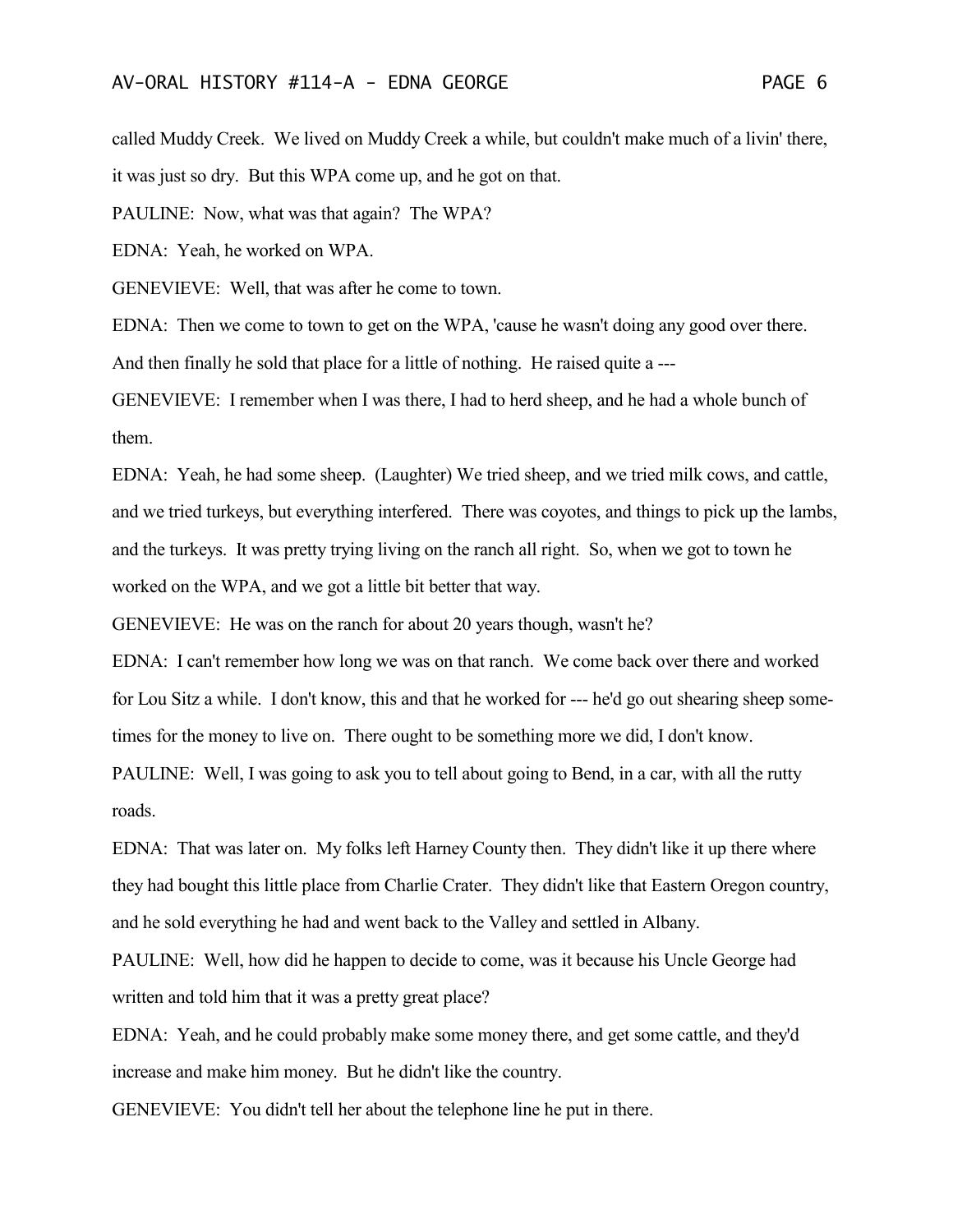EDNA: While he lived on that place, he had brought his telephone with him from down in the Valley. It was one of these crank up kind.

PAULINE: Uh huh.

EDNA: And so, he talked to a neighbor, Joe Williams lives on what they call the Lillard Place now. They named that the "Valley of the Moon". And got them interested to get them a telephone, and they connected them up with barbed wire fence.

PAULINE: Oh, for heavens sakes. About how far apart did they live?

EDNA: Oh, it wouldn't have been more than 5 miles, would it Genevieve?

GENEVIEVE: Maybe 10.

EDNA: Oh, no, I don't think --- Oh, just 5 or 6 miles, I think. Just up over the hill and down. So that was the first telephone that they had there.

PAULINE: Uh huh. And they used the barbed wire fence for the line?

EDNA: Uh huh. So, when it would rain, why the wire would get kind of wet from the posts so they went along and cut rubber, from rubber boots, and slid it in between the wire and the posts so it wouldn't short. That's the way they made it work.

PAULINE: Oh, for heavens sakes. Well, that's interesting. That's ingenuity.

EDNA: Yeah. So, they talked over that to each other. Mama raked hay for Joe Williams there one summer too. And she taught school over there too.

PAULINE: What was her first name?

EDNA: Lou.

PAULINE: Lou?

EDNA: L O U.

PAULINE: Was this at Wolf Creek that she taught school, or at Drewsey?

EDNA: Yeah, it was Wolf Creek. That schoolhouse isn't there now.

GENEVIEVE: They combined it with Pine Creek School. Us kids went to both Wolf Creek and

Pine Creek when we lived on the ranch.

EDNA: They had to ride a horse to go to school.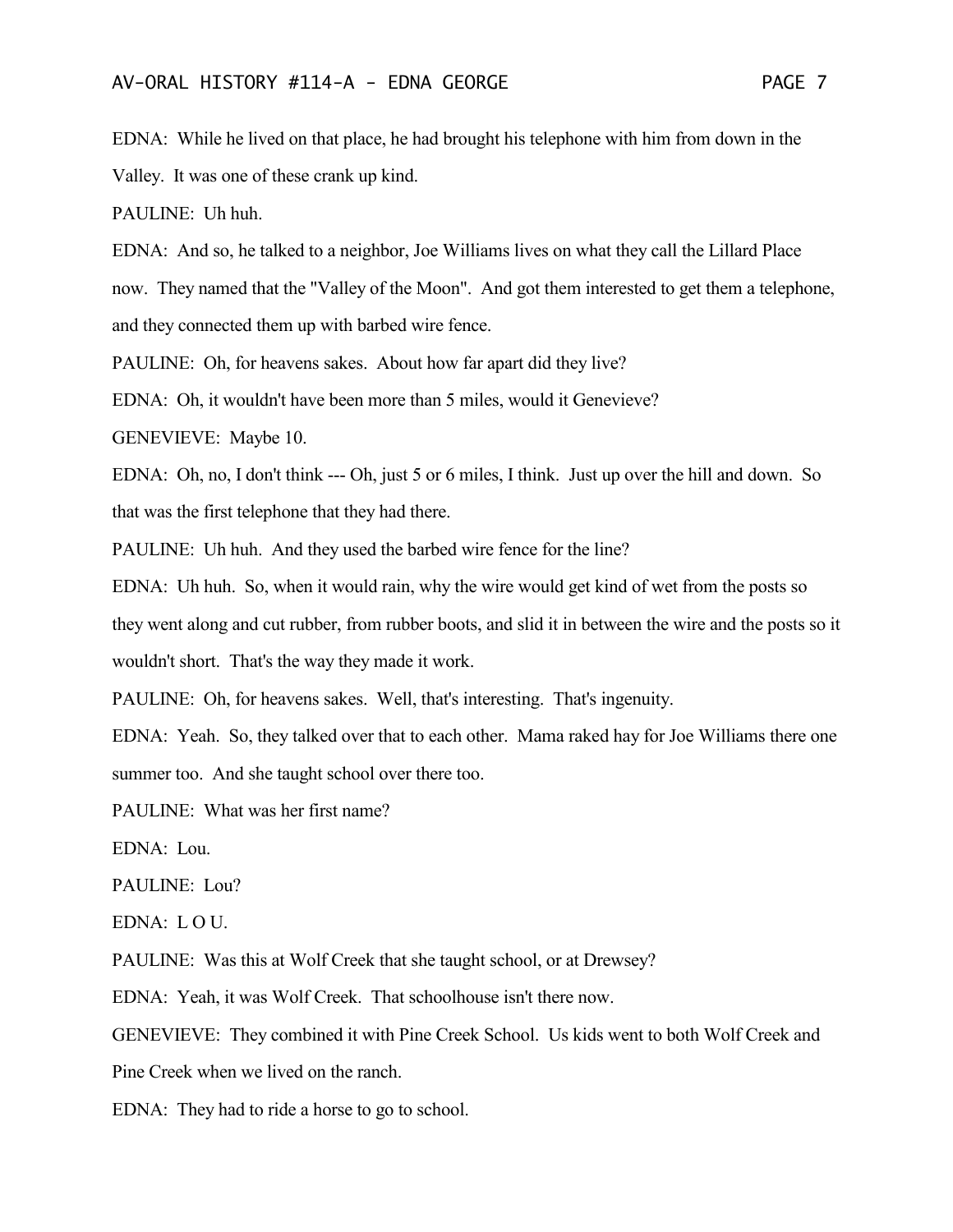GENEVIEVE: About 10 miles.

PAULINE: Oh wow, that's quite a ride!

GENEVIEVE: It was a long ways. When it was cold and the blizzards --- in the time that we used to ride. Mama used to heat rocks and flat irons, and we rode one-horse shay buggy, and we'd get in there and wrap up with quilts and put those hot rock and flat irons and one thing and another around us, under the quilts to keep from freezing. This one horse we hooked up jumped out ...

EDNA: They just rode one horse, and come up a blizzard so my husband said, "I'd better go meet them kids." So, he got a quilt and took it along and put it up over their heads and led the horse.

(Laughter) Remember that?

GENEVIEVE: Yeah.

PAULINE: Well, do you remember how your husband's family happened to come to Harney County?

EDNA: My husband's family?

PAULINE: Uh huh.

EDNA: Well, they roamed around a little bit, but they settled on Malheur Lake country down in there. Way back there. My husband had a little place over there; he traded off for the place on Muddy Creek. He got it about 1904, that place. I've got some dishes he got on that place. They are pretty old dishes.

...

EDNA: When we got up to Albany, why Mama was going to have an operation. It'd be a certain day, and we was supposed to be down there and be with her, Sadie and I. So, we drove this old car to get down there, I believe that's why we went. I know we did do that once.

GENEVIEVE: Yes.

EDNA: It took so long to get there but we was there.

GENEVIEVE: You bought that old car from Lester Hamilton, didn't you?

EDNA: Yeah. Traded it in ---

PAULINE: Was it a Hudson?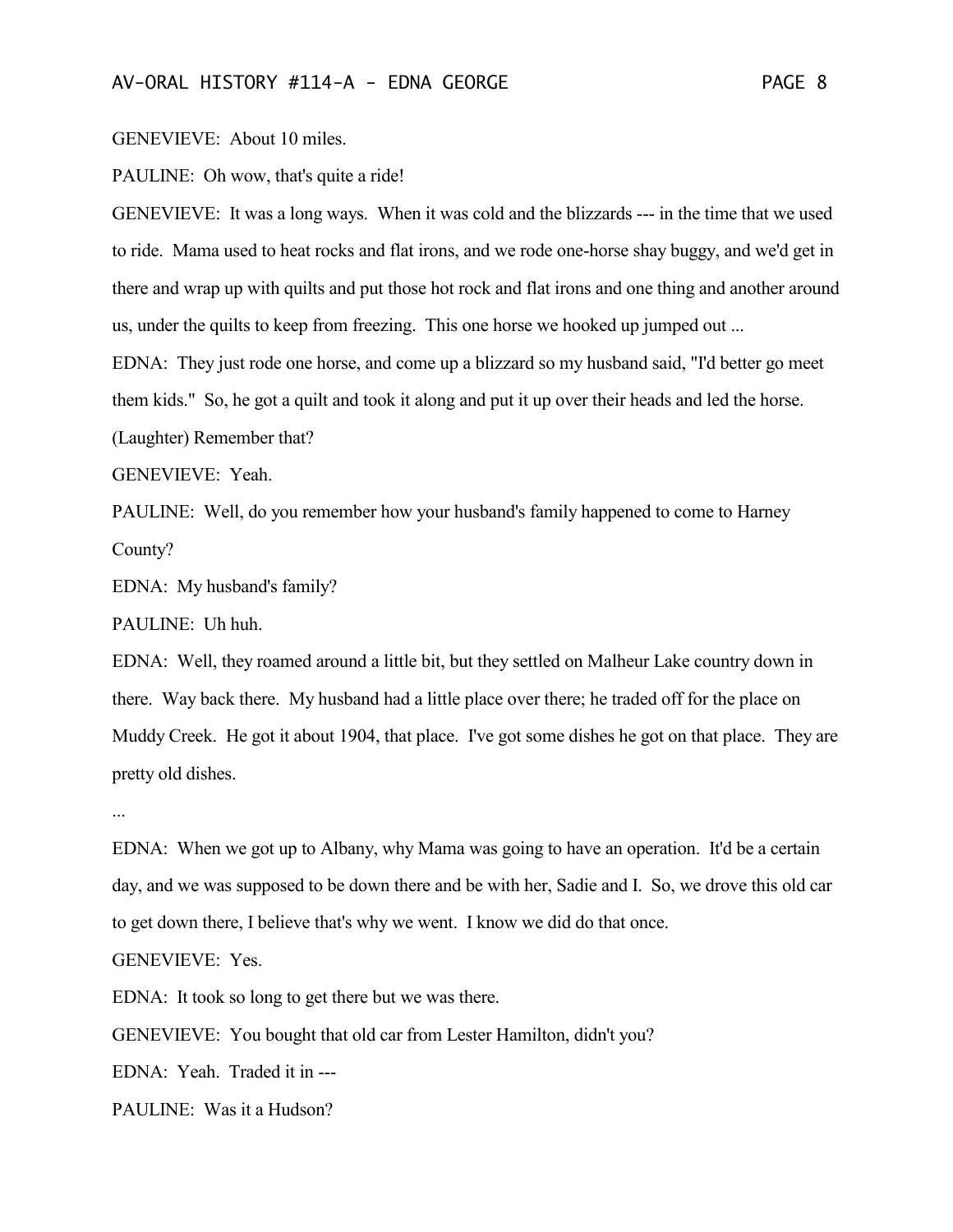EDNA: Traded in some cattle for it.

GENEVIEVE: Oh, it was huge! It held about 9 or 12 passengers. It was a great big thing. ... One

of them real old antique ones. (Laughter)

PAULINE: Do you remember about what year this was?

EDNA: No, let's see, Lois and Genevieve was the kids. Doris wasn't born.

GENEVIEVE: No. It was about in --- 1920 I'd say.

PAULINE: Well, that's close enough.

GENEVIEVE: Could have been father back than that.

EDNA: No great roads, just trails across, and camp out.

PAULINE: Was this the time that you had the trouble with your tire coming off the rim?

EDNA: Uh huh. It separates off that rim all the time.

GENEVIEVE: I think we were 7 days going to Bend.

EDNA: I can't remember how many days it was; it was quite a while.

GENEVIEVE: I think it was a week. We'd go just a little ways and them tires would break down,

and Dad would patch them and fix them all back, and then we'd try again, and camped out. And we was a long time getting over there.

EDNA: Sadie would get so discouraged because we had to stop, and you girls would sing, "S S S Sadie, beautiful Sadie." (Laughter) ...

GENEVIEVE: We was just little kids.

EDNA: Yeah. ...

GENEVIEVE: ... Because Doris was born in 1919.

PAULINE: That would have been in about in 1818, 1918. Don't want to go too far back here. And you were stuck in the sand?

EDNA: Oh, yes.

GENEVIEVE: Yeah, we would get stuck in that sand and lay down quilts and old pieces of sack and one thing and another to get started again. It was terrible hard to get the car going in that sand, it would spin, you know, right out. But when we got to Bend, why Dad said, "I've had it, better get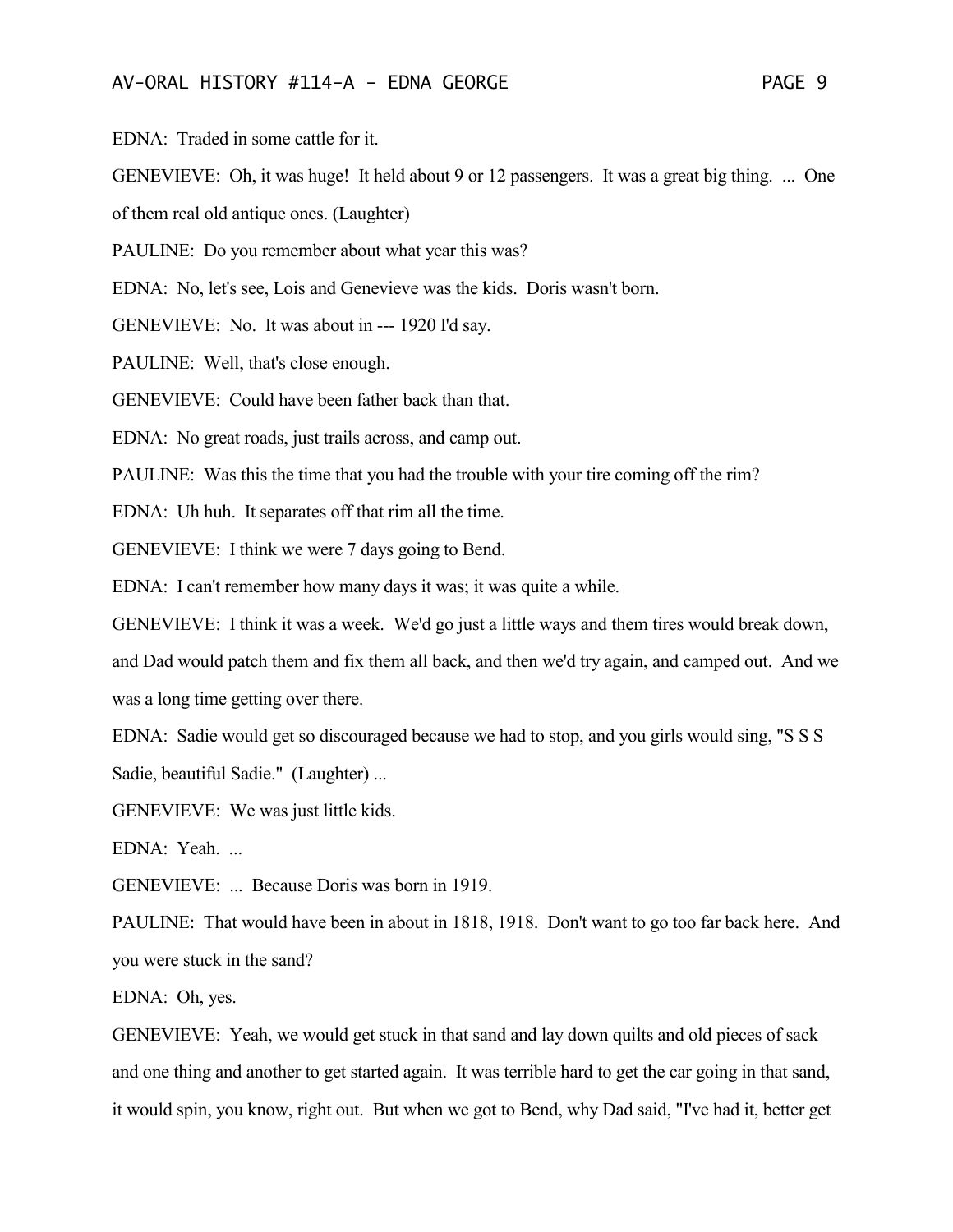on the train." So, we all got on the train and went on.

EDNA: He traded that car off I guess to Lanfear.

PAULINE: Well, I was just going to ask how you got home then, if you tried to drive it home.

GENEVIEVE: Didn't he sell the car before we went on?

EDNA: He left it there, but I don't know now.

GENEVIEVE: We never did bring the car back, I know that.

PAULINE: Uh huh.

GENEVIEVE: Whether we traded it for another one or ---

PAULINE: Well after 7 days --- you could almost go in a covered wagon in that time. In fact, I

think it was Bertha Carey that told us that it took them 3 days to come in the buggy from Prineville.

So, it must have been lots of trouble.

GENEVIEVE: Well, there's no water holes through there, you know, you just go for miles. It's just like it is now really, there's no water along the road any place outside of ---

EDNA: And some of them places you just practically have to buy water to get some.

GENEVIEVE: There at Brothers it used to be real hard to get water there. That was the only place.

EDNA: A lot different than it is now. Genevieve can go to Bend in a couple of hours.

PAULINE: Yeah, yeah. I went the other day, and the road was bad and it didn't take me much more than two hours to go.

EDNA: No. There's some pretty bad chuckholes in the road now ...

PAULINE: Yes, it's really --- I've never seen it so torn up.

GENEVIEVE: I never did either. Terrible! I think they are making it get real bad so that they can get the money to have it fixed.

PAULINE: ... They worked on it last year, you know. They repaved from Bend --- over top of Horse Ridge there, oh, to this side of Brothers, I think. They've got quite a big stretch there, and that's all right.

GENEVIEVE: Yeah, that's a nice road there.

PAULINE: So, I think they were intending to come on anyway, maybe they just didn't --- I don't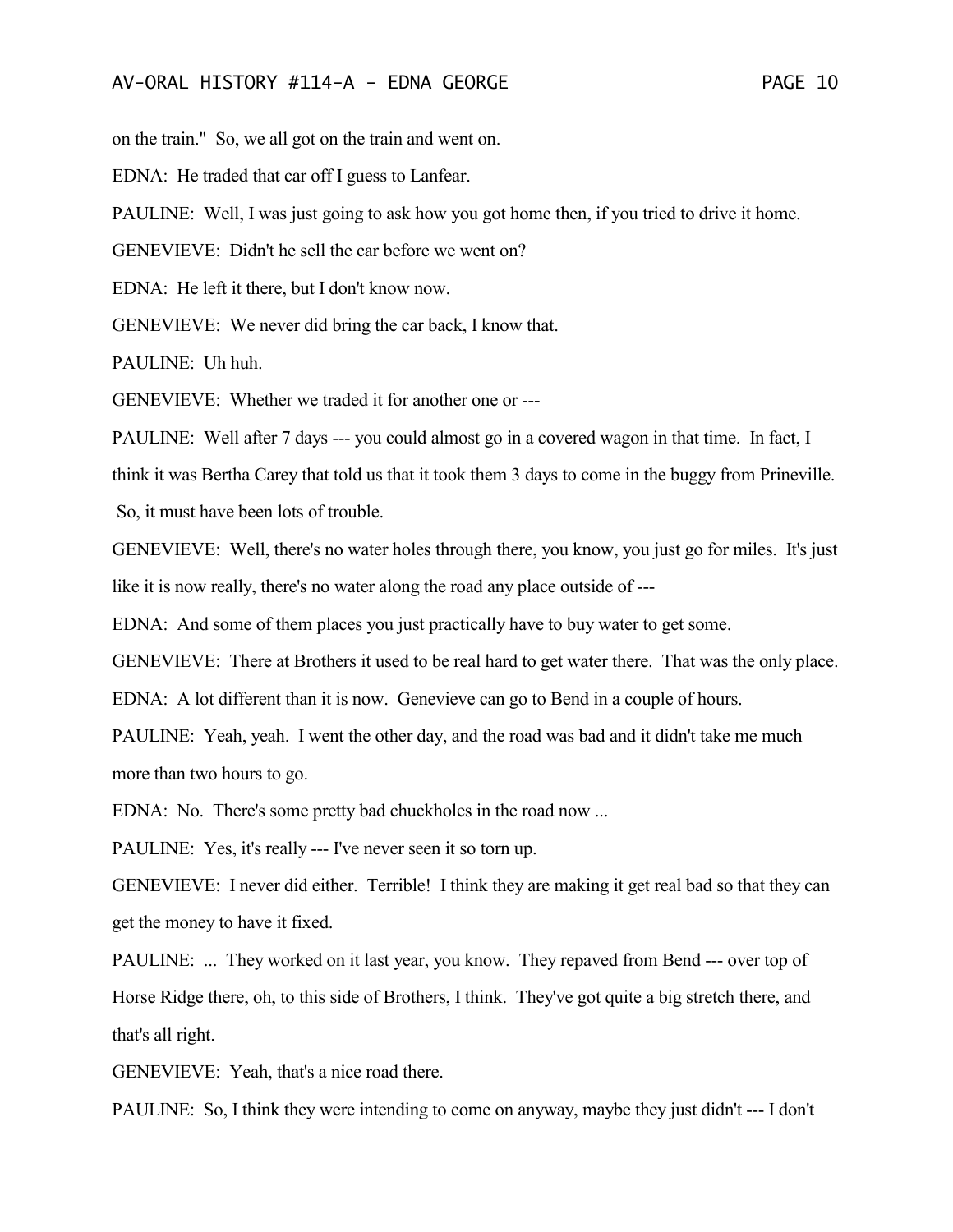know.

GENEVIEVE: We went down to Albany here a while back and coming back why it was lots better than it was when we went over, so I think they fixed some of the holes.

PAULINE: Yeah, they were working the day we went over. They had patched a lot of the holes ... with more asphalt, I guess. And they had got sand in most of the other holes. That works out if you ... Well ---

EDNA: Can you think of something else interesting ...

PAULINE: Well, I'd like to hear some more about this doll that

---

EDNA: What's that?

PAULINE: The doll, it had a kid body with the jointed arms and legs. Do you remember where you got it?

EDNA: Well, its really Doris' doll, but she wouldn't take care of it and keep it, I've got it. She don't want it, she said, so it's in my house down there. And she had an operation for appendicitis and the doctors brought it --- and supposed to be the one that gave it to her while she was in the hospital in Lebanon, and it was old then. The last one they had in the store; I imagine. How old was she then, about 8 probably? Huh?

GENEVIEVE: I was working for that doctor, that's probably the reason that she got the doll.

EDNA: Yeah, if I could go down there, I could show it to you. If you're interested and wanted to see it.

PAULINE: Well, it sounded interesting and, well, I was talking to Lou Barrett, and she saw it and mentioned that you had made it. But maybe she had meant that you had made the dresses.

EDNA: I made dresses for my dolls down there, but no, I didn't make hardly any dolls. I made a body for one doll, and it had a head kind of like, what did they call it, a China doll. The head was pretty near like a China doll. But I didn't do it very good.

GENEVIEVE: And since she's come to town, she's pretty near wore out a sewing machine, I think, making quilts.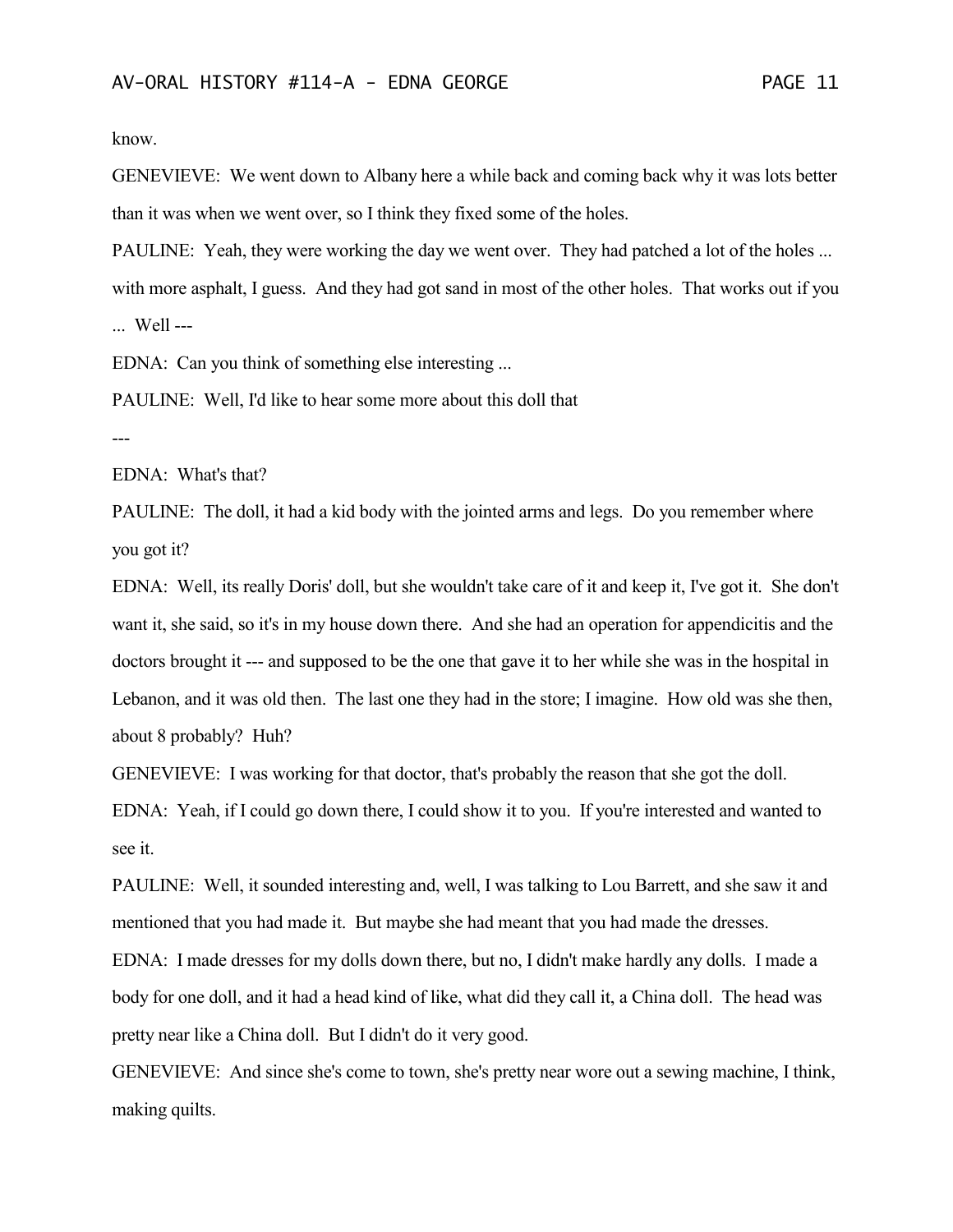PAULINE: Well, I've heard that you've spent a good many years sewing for all kinds of --- I see it's a treadle machine too.

EDNA: Well, it's electric.

PAULINE: You've converted it now?

EDNA: It's been converted into electric. There's a quilt ... Genevieve, if she wants to see,

whatever, I've made since I got up here. A lot of it I made before I come up here.

PAULINE: Isn't that pretty.

EDNA: They're soft and ---

PAULINE: Those are nice. They've got that Dacron filling, yeah. Oh, that's pretty. I like quilts, I think that ...

EDNA: There's one or two up there, I think.

PAULINE: Oh, isn't that pretty.

EDNA: I've got more down to the house.

PAULINE: Oh, those are beautiful. You know I, I ---

EDNA: That's got a piece of blanket in it. It's a blanket ---

PAULINE: Blanket in it. Those are so warm. I've got to get a quilt for our bed. My husband doesn't think too much of this Dacron, you know, lightweight blankets aren't heavy enough. You can't keep warm unless you're weighted down.

EDNA: Is there another one up there?

GENEVIEVE: No, I guess not. What did you do with the little pieces?

EDNA: It's down here.

GENEVIEVE: That one is cute.

EDNA: ... It's in that plastic ... I'm expecting to be a great-grandmother pretty soon so ---

PAULINE: Oh, so you've been busy making baby quilts. Isn't that pretty! Oh, that's pretty. I like that backing, it's so, it looks like a baby ---

EDNA: ... Down at the house I've got one that I'd kind of like to sell it for about \$30, \$40 or \$45. It's all corduroy, and different colors.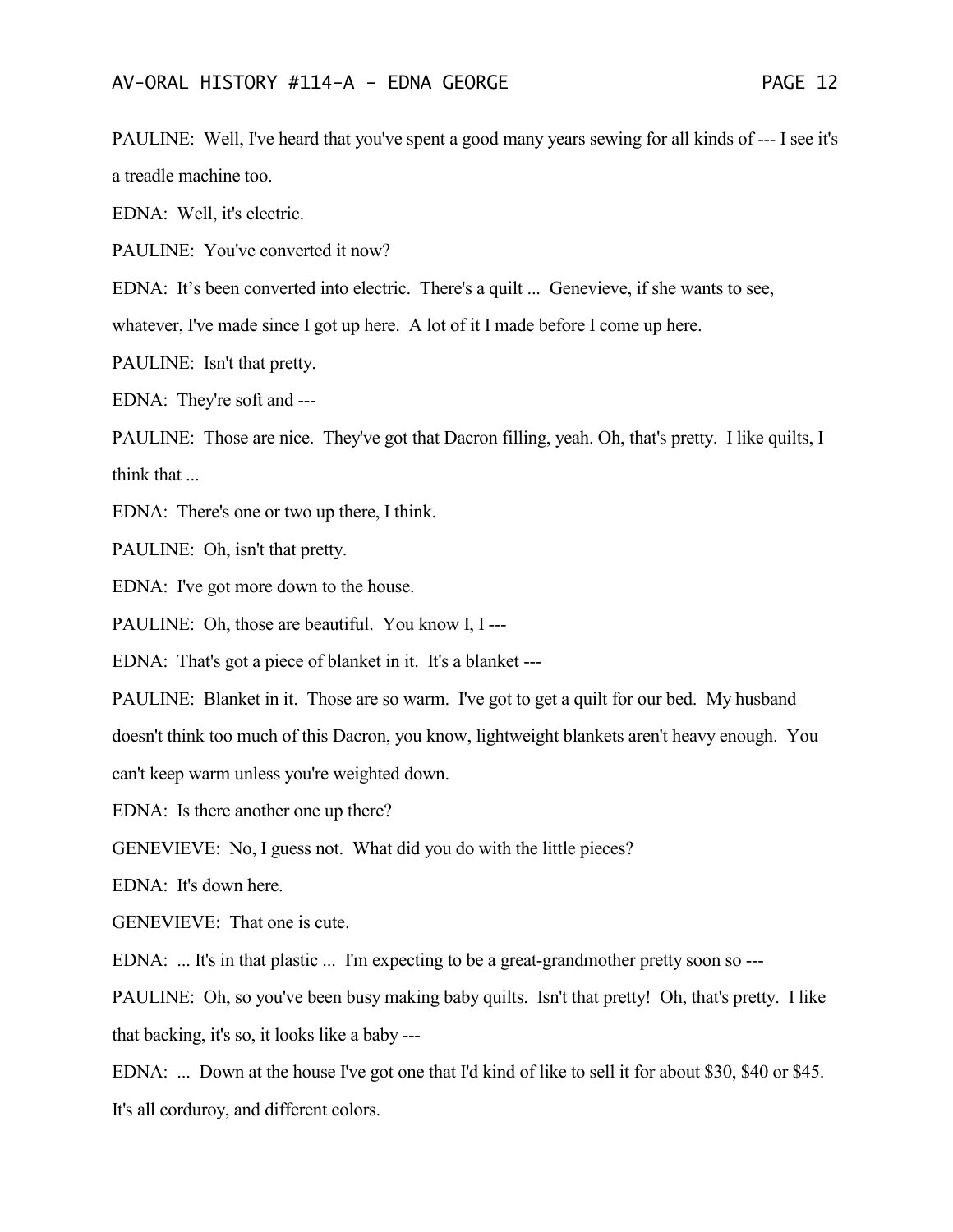PAULINE: Oh, that would be pretty.

EDNA: It's in different blocks like that. I hate to just give it away.

PAULINE: Yeah, well there's a lot of work that goes into one like that. You said Sadie Williams was your sister?

GENEVIEVE: No.

PAULINE: Oh, Sadie ---

EDNA: Sadie, down in the Valley.

PAULINE: Oh, down in the valley, well, I wondered if I heard that right.

EDNA: Ashford.

GENEVIEVE: Her name was Drewitt. Then she lived out to Drewsey, and she married Jack

Drewett.

EDNA: This woman in here grew up, and she was married to Elmer Drewett.

PAULINE: So, it would have been --- so they were brothers. I talked to Jane a few days ago.

EDNA: Did you?

PAULINE: Uh huh.

GENEVIEVE: My sister and her used to be related.

EDNA: We both had a baby just about the same day. (Laughter) My youngest one and one of her babies ---

GENEVIEVE: Well Sadie, her sister Sadie has never had any children.

EDNA: No, but Jane I mean.

PAULINE: ... Well now in your children --- I know that Doris and Genevieve ---

EDNA: And Lois.

PAULINE: And Lois.

EDNA: Lois is in between them.

PAULINE: And who is she? I don't know her.

EDNA: Leonard. Lois Leonard.

PAULINE: They don't live here, do they?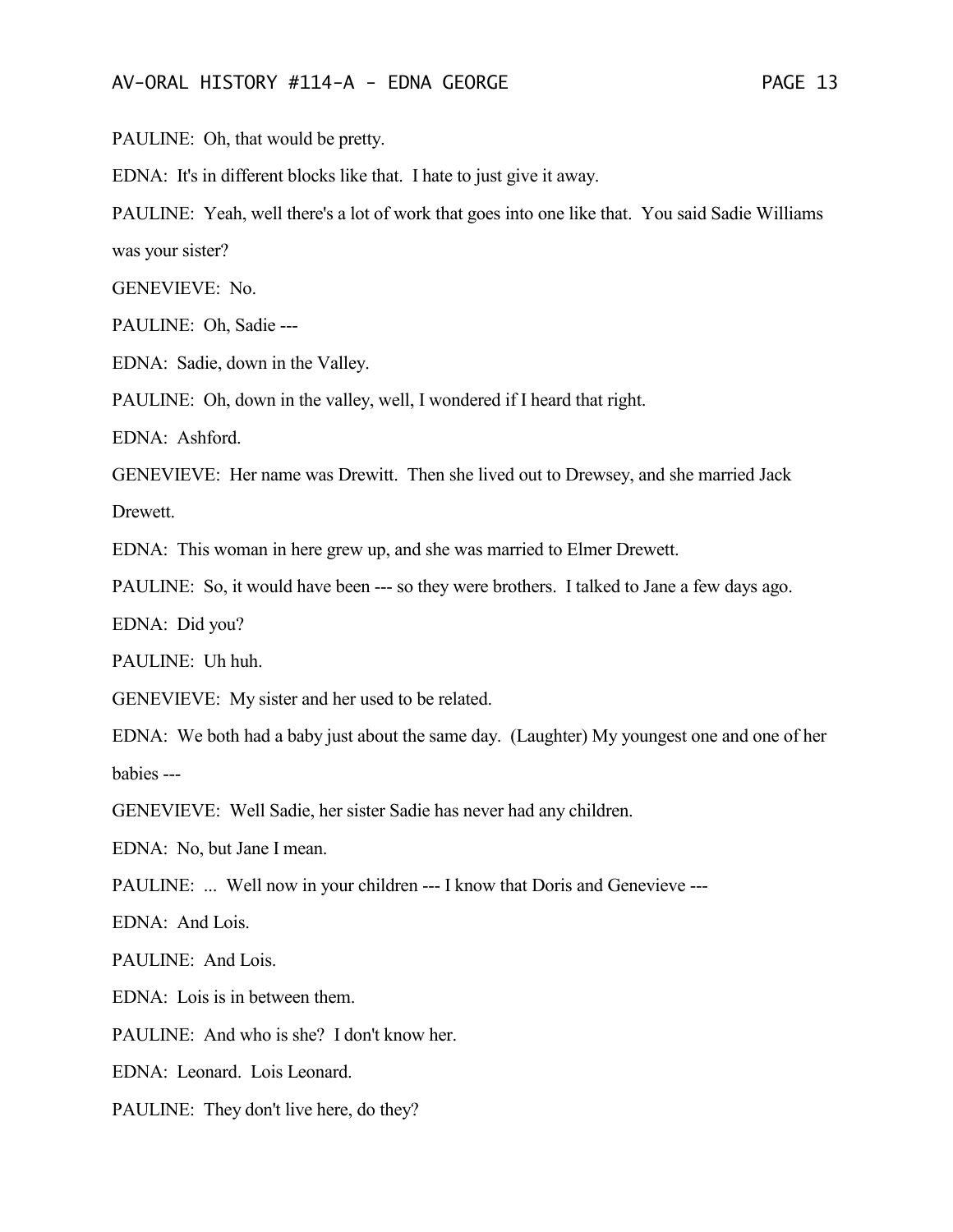GENEVIEVE: No, they live in North Bonneville, Washington.

EDNA: She thought she might come up in a few days, maybe.

PAULINE: Just the three children then?

EDNA: Uh huh. Yes, I have 3 daughters, who each had 2 boys. (Laughter)

PAULINE: If there is a lesson to that --- I don't know just what. (Laughter) Then Gerry is your son?

GENEVIEVE: Uh huh. Dene is my older one, then Gerry.

PAULINE: Well, I'm getting lots of people sorted out that I wasn't sure of before. It's strange how you know people all your life, but you don't sometimes realize, sometimes how they're related to one another.

GENEVIEVE: Well, Mama's husband's dad, his father lived with us for quite a long time.

EDNA: About 6 years.

PAULINE: Was this Adam? ... I heard a story about Adam George. That he was quite a carpenter, and that he was noted for his beautiful staircases. Can you tell me anything about those?

EDNA: ... here earlier today.

GENEVIEVE: I don't remember his staircases, but there is a building still standing here in town that he built. It's the one up here by the Ereno's Store.

EDNA: ... that stone building.

PAULINE: Let's see, that would be between the bank and the ...

GENEVIEVE: No, it's on the other side, by the Burns Department Store side.

PAULINE: Oh.

GENEVIEVE: Oh, I was thinking ---

EDNA: They call it the Brown Building, or something.

PAULINE: That's what I was going to say, that would be the Brown Building.

GENEVIEVE: Uh huh. He helped build that, it's old.

PAULINE: You go ahead with your lunch Mrs. George, before it gets cold.

 $EDNA:$ ...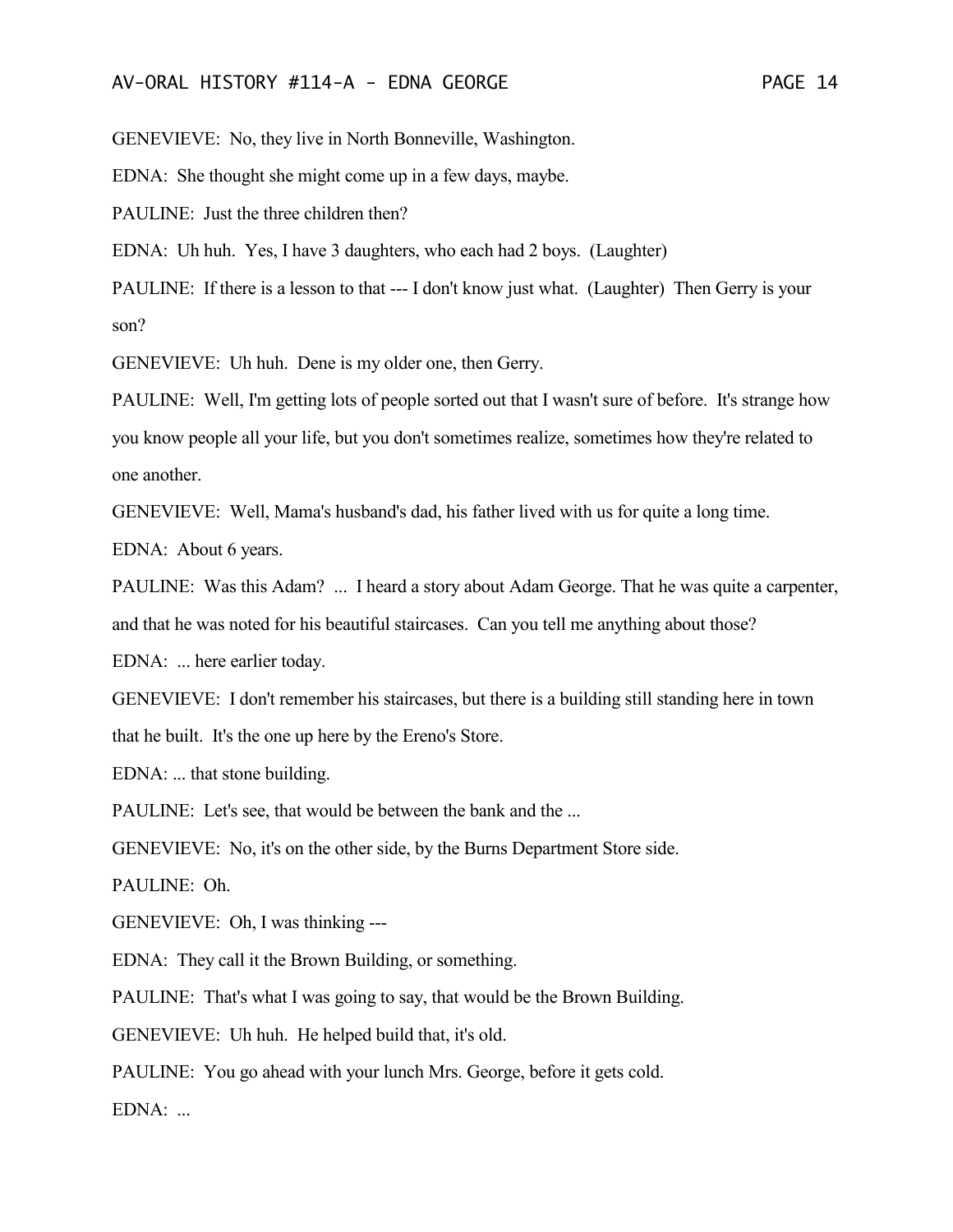...

PAULINE: Then he worked, it was all part of ... a real estate man in Harney County.

EDNA: Yeah. ... I guess or something like that. Seems like. They kind of worked as opposites, or together or something like that.

PAULINE: The same business, or something.

EDNA: Yeah.

GENEVIEVE: There is only one of the family living in the George family, and that's his sister Eliza Shoemaker in ...

PAULINE: Well, did they --- Was Adam George the first one that came to Harney County, or did his parents come here first?

EDNA: No. ... Irish family.

GENEVIEVE: He came here from Ireland. And they were in Canada awhile, weren't they Mom? EDNA: Uh huh.

GENEVIEVE: They were up in Canada awhile, because Dad came down here and had to get naturalization papers.

EDNA: The old man had to get his naturalization papers, so the kids were all naturalized by him. GENEVIEVE: Oh, that was the way it ---

EDNA: Some of them might have been born up there too. ...

GENEVIEVE: Canada.

EDNA: I wish they wouldn't make that dessert for me; it's just too sweet.

PAULINE: Well, is there anything else that you can think of that we ought to talk about? What I'd like to do maybe is to come up here again another day and talk to you again.

EDNA: Uh huh.

GENEVIEVE: Maybe something would come up from some other area, or someplace that you might ---

PAULINE: Well, this is true, and then --- I know this is always

--- after you're through and go home, then you can think of certain things that you didn't think about